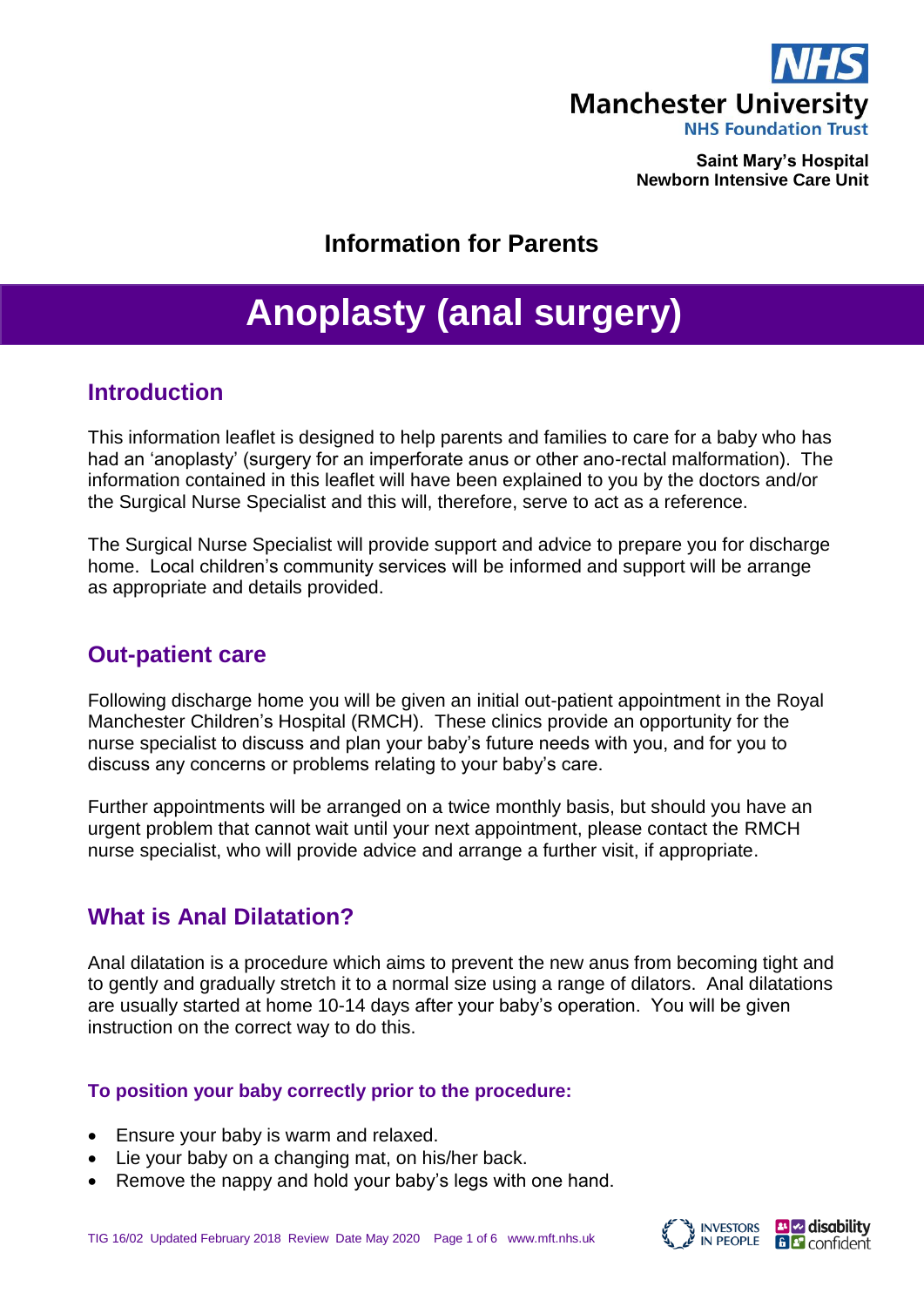## **To dilate the anus with the correct size dilator:**

- The size of the dilator is clearly marked. The doctor or nurse will show you which size to use.
- Ensure the dilator is clean.
- Lubricate the end of the dilator with the KY jelly.

## **To introduce the dilator safely and effectively:**

- Hold the dilator with the curve facing downwards.
- Gently introduce the lubricated dilator into the baby's anus to approximately 5cms depth or length of your thumb.
- You will feel resistance like a tight band. Once you pass this point the dilator advances quite easily. It is important that you pass this point of resistance to ensure that you have dilated correctly.
- Hold the dilator in the anus for a few seconds, then gently remove it.

**Important: When anal dilatations are started, there will be some bleeding. Although this appears alarming, it is perfectly normal and any discomfort should quickly settle. The reason the anus bleeds is because, in order to begin the stretching, a new healed wound needs to be disturbed. This may happen each time the dilator size is increased (especially in the early weeks).**

# **Quick guide to progress of anal dilatations**

**Note:** The following is only a guide – your consultant or nurse specialist will advise you of your individual requirements.

- Dilatations must be performed at least two or three times every day.
- Sizes should be increased approximately every 1-2 weeks, depending on your baby's progress and ease of dilatation.
- Your consultant may vary the final dilator size, depending on your baby's individual progress and requirements.
- Once a certain size is reached, your baby will be reviewed. Again, your consultant or nurse specialist will decide with you on any further treatment.

Once you have reached the final size of dilator, you will begin to reduce the frequency of dilations as follows (again this is only a guide):

- Dilate 2-3 times a day for 1-2 weeks.
- Dilate once daily for 1-2 weeks.
- Dilate once every other day for 1-2 weeks.
- Dilate once every 3-4 days for 2 weeks.
- Dilate once weekly for 4 weeks.



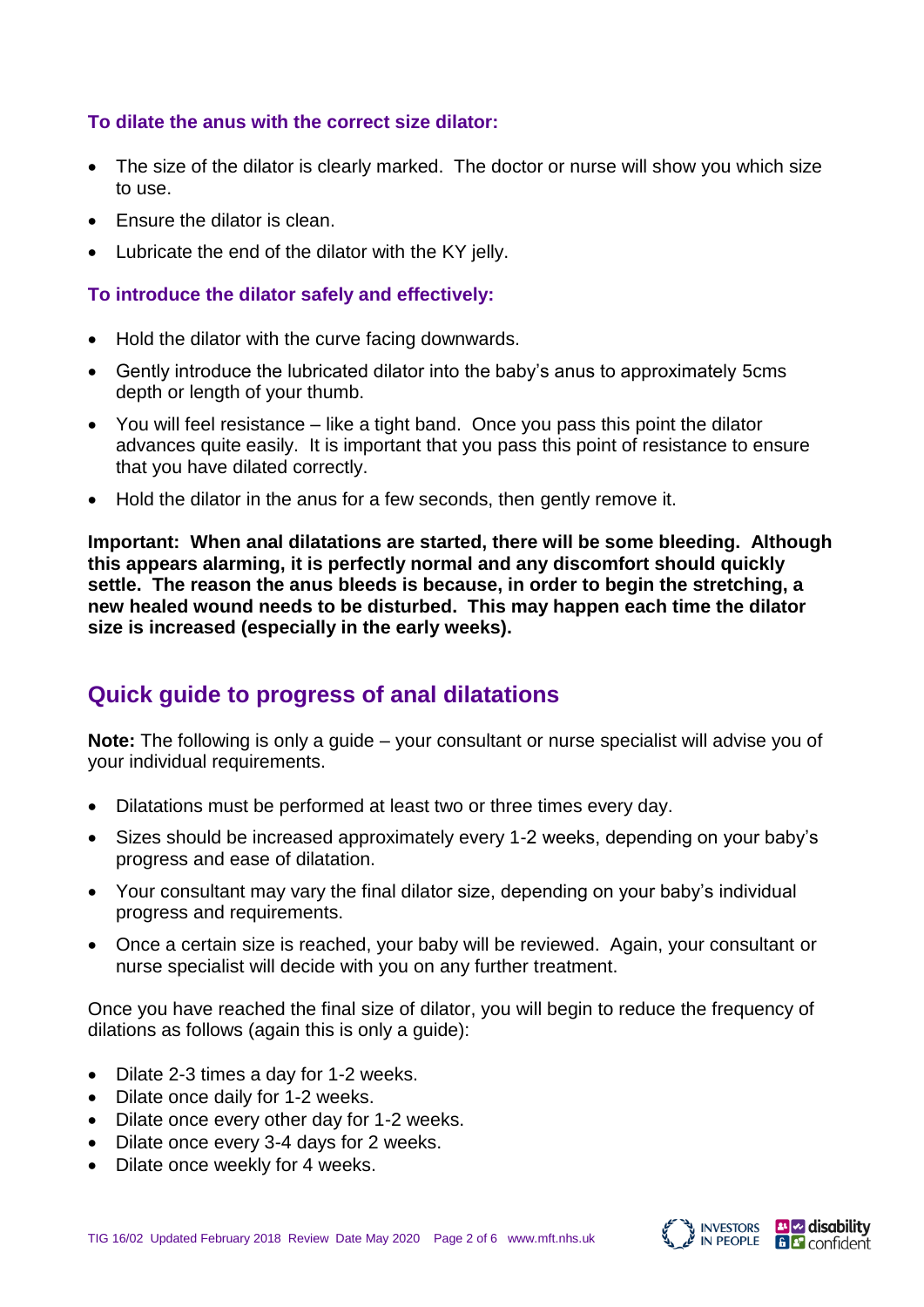If any stage above it becomes difficult to dilate the anus, or the anus begins to bleed, go back to the previous stage. If you are concerned, contact the RMCH nurse specialist.

# **Potential problems**

## **Anal stricture**

An anal stricture is when the anus becomes tighter or smaller than usual. It feels tight and difficult to dilate with the appropriate dilator. The anus may also bleed when trying to dilate.

#### **What you should do:**

- Try using the size smaller on the Hegar dilator.
- Check your technique. The dilator must be inserted approximately four (4) centimetres.
- Contact the RMCH nurse specialist

## **Urinary Tract Infection**

If your baby develops a urinary tract infection, he/she may display some or all of the following symptoms: fever, lethargy, no interest in feeding, vomiting and offensive smelling urine.

#### **What you should do:**

Contact your GP.

## **Constipation**

Your baby is considered to be constipated if he/she has not had a bowel movement for 48 hours. However, your baby or child may be having diarrhoea or 'overflow stools'.

#### **What you should do:**

- Please read the section 'What causes constipation?'.
- Give your baby extra fluids of cooled, boiled water.
- If after about 24 hours this has not helped, try mixing 30mls of fresh orange juice with 60mls of cooled boiled water. (Your baby does not have to drink the whole volume).
- If your baby has been having suppositories or enemas, administer one.
- If not, your baby may require a suppository or enema and further review of bowel management, so contact the RMCH nurse specialist.

#### **Stoma problems**

Stoma problems include: sore/red peristomal skin (the skin immediately around the stoma itself), prolapsed stoma (when the tummy muscles weaken and allow the bowel to slide out



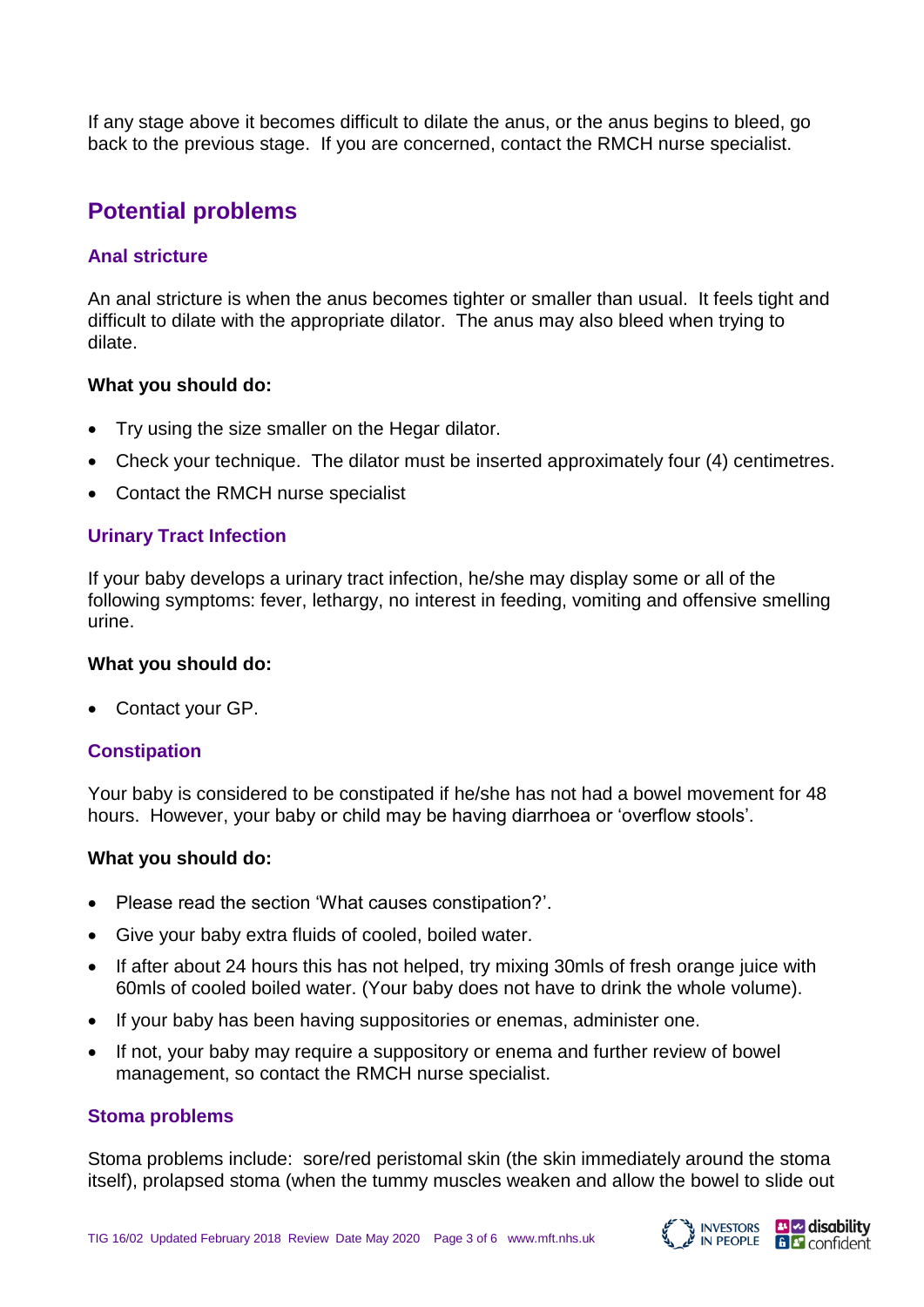– it then takes on the appearance of a long pinky red sausage), bags not sticking and very loose stoma losses.

#### **What you should do:**

• Contact your local stoma nurse.

# **Normal pattern for bowel movements**

Normally in children over one year old, bowels are opened 1-3 times a day, with no soiling in between. Even though young children are unable to say they need the toilet, they show signs by straining or pushing. The rectum normally holds a stool until it is stretched. This produces a sensation to the anal canal (sphincter muscles) and the rectum contracts (squeezes) and empties so that the faeces (a motion) is passed. The rectum usually does not function again for 1-2 days, depending on the child's normal pattern.

As we get older, we recognise the feeling of wanting to have our bowels opened, but we can delay the rectum emptying if we cannot get to a toilet. We do this by tightening our anal sphincter muscles to stop the rectum from contracting and forcing out a bowel movement.

## **What causes constipation?**

There are many reasons why babies and children who have had an imperforate anus become constipated. They differ from the usual causes of constipation such as lack of fibre, lack of fluids, anal fissure or poor diet. Although these causes should be avoided, the most important reasons relate to your child's condition. These are:

- A large rectum (back passage) which holds a large amount of faeces that becomes hard if not passed regularly. This is followed by leakage of very soft or liquid stools around the hard faecal ball.
- Reduced sensation (or pushing), which relates to anal sphincter control and contracting of the rectum.
- Slow motility of bowel our colon moves every time we eat. This is called a gastrocolic reflex. The rectum is usually slower to react and therefore emptying is not efficient.

## **How do we manage constipation?**

## **Enemas and suppositories**

Enemas and suppositories work directly on the rectum, causing it to contract or squeeze our faeces. The also stimulate the bowel to secrete salt and water, which soften the stool, making it easier to push out.

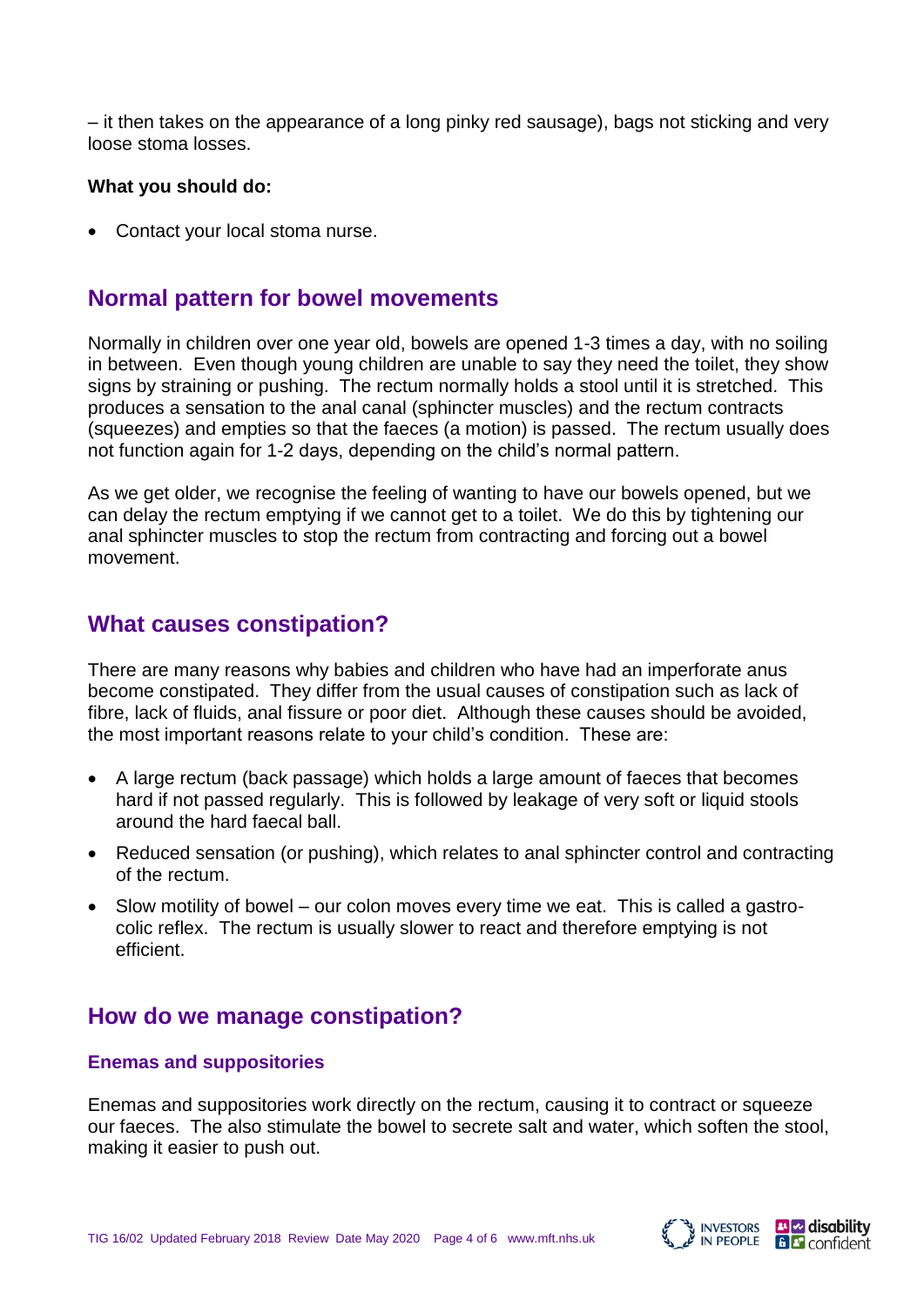We need to use enemas and suppositories before starting oral medicines, as it is important that the rectum is emptied before laxatives are started. This may be the only treatment required. Most children require a combination of laxatives and enemas or suppositories to ensure complete emptying at least every second day.

The enemas used are Relaxit or Micralax or glycerine (5mls under 1 year of age; 5-10mls over 1 year of age). Bisacodyl or flycerine suppositories are alternatives to the enemas.

### **Oral medicines**

#### **Lactulose**

This (sugar free) medicine is given orally and generally works by keeping water in the bowel to keep the stools soft. It does not usually cause serious side effects apart from 'wind' and very occasionally 'explosive' stools.

The dose required varies depending on age and need, but is usually between 5mls 2-3 times a day, and 20mls 2-3 times a day. It usually takes two days to become effective. Treatment will be discussed with you by the nurse specialist or consultant.

#### **Senokot**

This medicine helps to speed up the movement of the colon and stimulates water to be drawn into the colon, keeping stools soft. Occasionally this can cause cramps and diarrhoea.

The dose required ranges from 2.5mls – 10mls daily or twice daily. A single dose is best given at night as the effect usually becomes apparent approximately 12 hours later. Again, your child's dose will be determines by your consultant or nurse specialist.

#### **Sodium Picosulphate – Picolax**

This medicine is often used when constipation is particularly troublesome. Your consultant will need to be involved in the management if Picolax is required.

The dose required ranges from 2.5mls at night (1/4 of a sachet) to 7.5mls for age 4+ (3/4 of a sachet).

It is important with any bowel management programme to ensure that your child has extra fluids and a nutritionally balanced diet with regular meals, which help to establish regular bowel habits.

It will take time to establish the right combination of treatments for your child's bowel management. Treatment is very long term and needs to be consistent for several months or years, so it is important to persevere. Quite often if the bowel is kept empty, its function slowly improves.